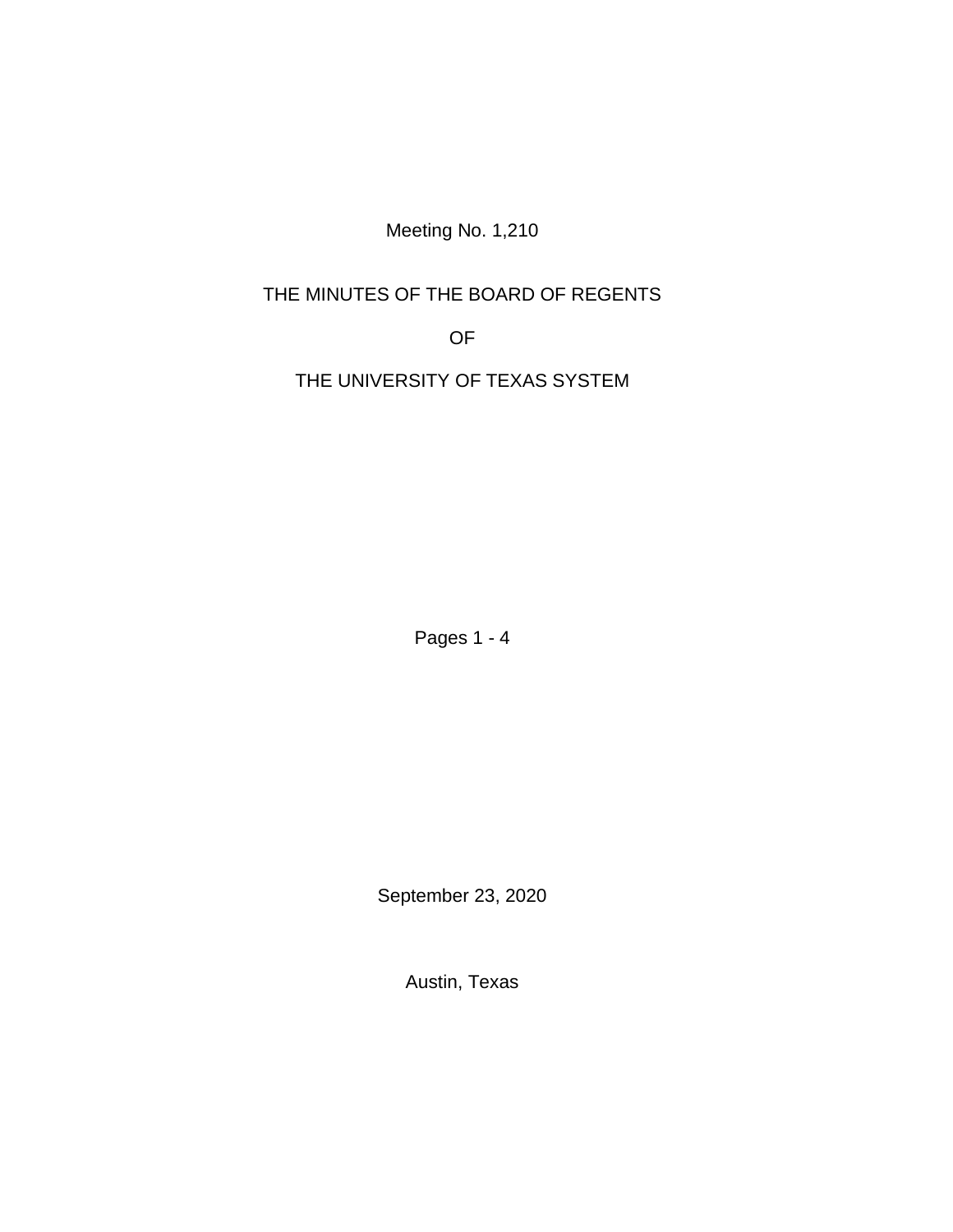## MEETING NO. 1,210

WEDNESDAY, SEPTEMBER 23, 2020.--The members of the Board of Regents of The University of Texas System convened in Open Session on Wednesday, September 23, 2020, at 9:01 a.m. via Zoom conference, with the below meeting participation. This special called meeting of the Board was held via video conference call as authorized by Governor Abbott's Executive Order temporarily suspending certain provisions of the Texas Open Meetings Act, effective March 16, 2020, to address and mitigate the effects of the COVID-19 pandemic.

ATTENDANCE.--

Present Chairman Eltife Vice Chairman Longoria Vice Chairman Weaver Regent Beck Regent Crain Regent Hicks Regent Jiles Regent Perez Regent Warren Regent Ojeaga, Student Regent, nonvoting

CONVENE THE BOARD IN OPEN SESSION.--At 9:01 a.m., in accordance with a notice being duly posted with the Secretary of State and there being a quorum present, Chairman Eltife called the meeting to order in Open Session then recessed the Board to Executive Session.

RECESS TO EXECUTIVE SESSION.--At 9:01 a.m. the Board recessed to Executive Session, pursuant to *Texas Government Code* Sections 551.071, 551.072, 551.073, 551.074, 551.076, and 551.089 to consider the matters listed on the Executive Session agenda.

RECONVENE THE BOARD IN OPEN SESSION TO CONSIDER ACTION, IF ANY, ON EXECUTIVE SESSION ITEMS AND TO CONSIDER AGENDA ITEM.--Chairman Eltife reconvened the Board in Open Session at 9:23 a.m. to consider action on the following items.

1a. U. T. System Board of Regents: Discussion with Counsel on pending legal issues

No action was taken on this item.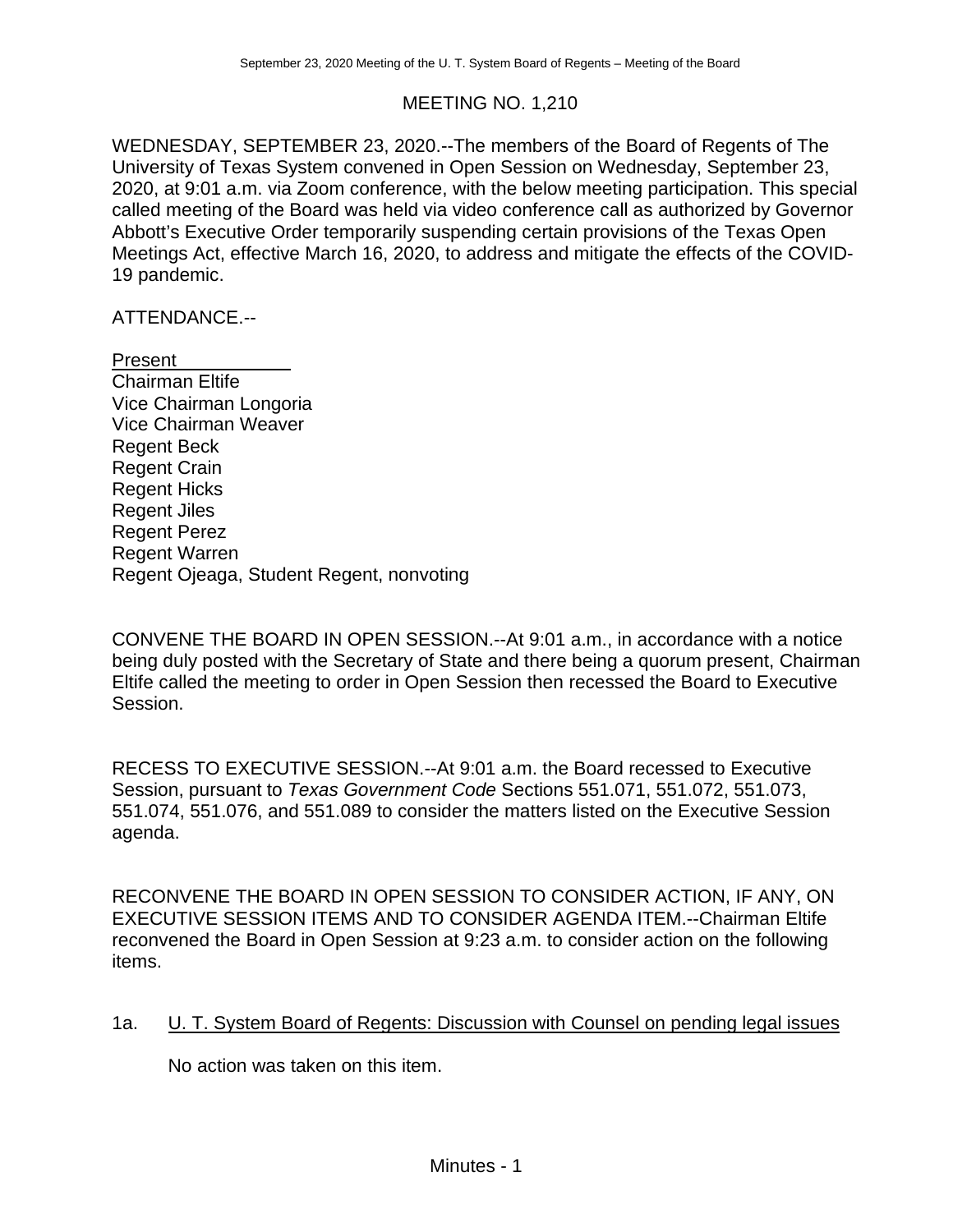#### 1b. U. T. Austin: Discussion of legal issues related to potential negotiated arrangement involving philanthropy and potential naming features

No action was taken on this item.

### 2a. U. T. System Health Institutions: Discussion and appropriate action regarding proposed negotiated gifts, including potential naming features

No action was taken on this item.

#### 2b. U. T. System Academic Institutions: Discussion and appropriate action regarding proposed negotiated gifts, including potential naming features

No action was taken on this item.

### 2c. U. T. Austin: Discussion and appropriate action associated with potential negotiated arrangement involving philanthropy and potential naming features

Vice Chairman Longoria made the following motion:

I move that the University of Texas System Board of Regents authorize U. T. President Hartzell, following consultation and approval by Chancellor Milliken and Vice Chancellor Safady, to conclude negotiations necessary to finalize, approve, and execute documents as necessary to effect a philanthropic agreement involving potential naming features, for the benefit of U. T. Austin, consistent with the terms and conditions outlined and recommended in Executive Session.

The motion was seconded by Regent Beck and carried unanimously.

3a. U. T. System: Discussion and appropriate action regarding individual personnel matters relating to appointment, employment, evaluation, compensation, assignment, and duties of presidents (academic and health institutions including presidents *ad interim*); U. T. System Administration officers (Executive Vice Chancellors and Vice Chancellors); other officers reporting directly to the Board (Chancellor, General Counsel to the Board, and Chief Audit Executive); Board members; and U. T. System and institutional employees

No action was taken on this item.

## 3b. U. T. Austin: Discussion and appropriate action regarding the appointment of Dr. Jay Hartzell as President

See related Agenda Item 1 for action taken in Open Session.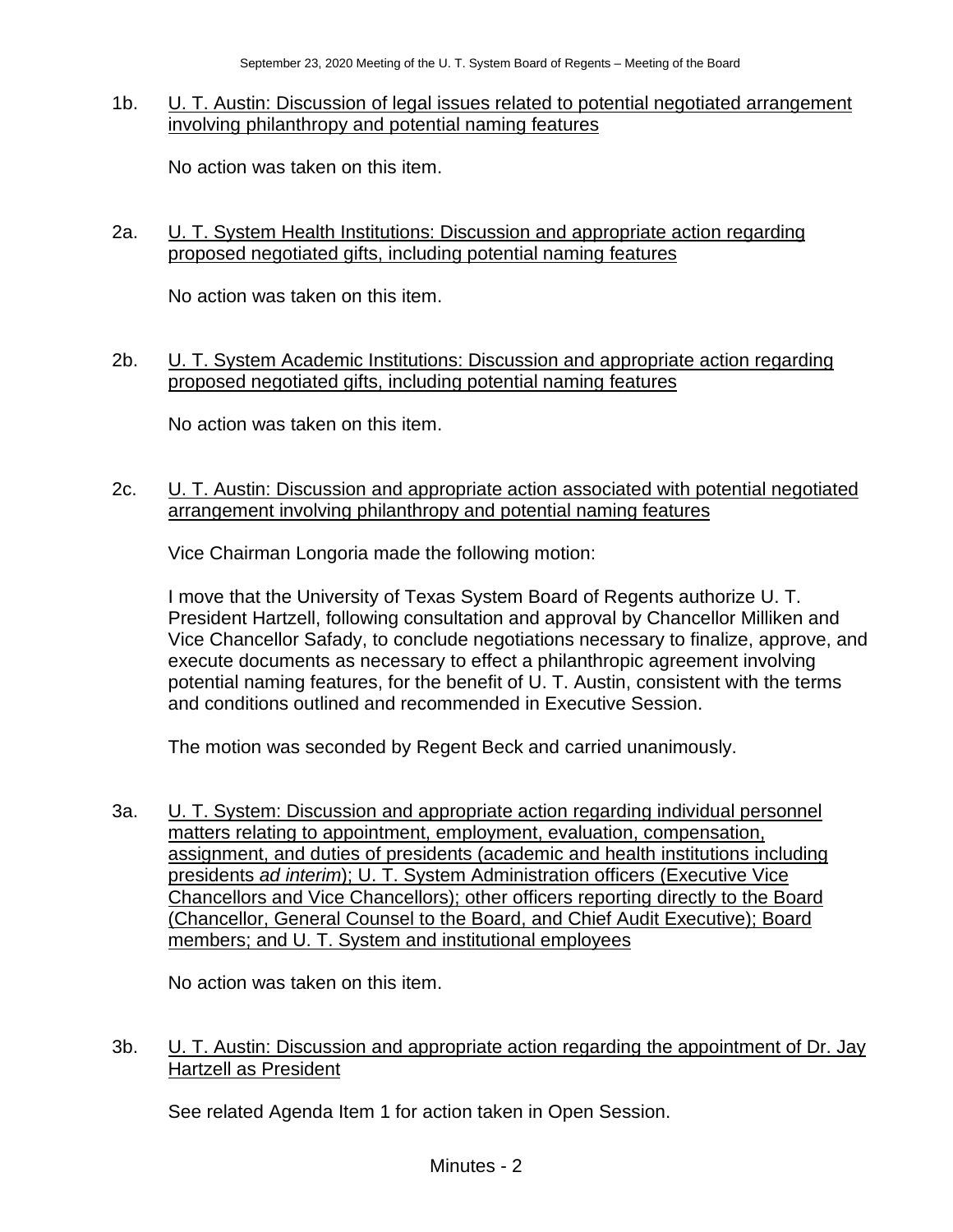### 4. U. T. System Board of Regents: Discussion and appropriate action regarding safety and security issues, including security audits and the deployment of security personnel and devices

No action was taken on this item.

5. U. T. Southwestern Medical Center: Discussion and appropriate action regarding the purchase and leaseback to seller of approximately 18.33 acres of land and improvements, including a single story building consisting of approximately 248,336 square feet of light industrial space located at 1550 W. Mockingbird Lane, Dallas County, Texas, from Taylor Publishing Company for future programmed campus expansion

Regent Crain made the following motion:

I move that the U. T. System Board of Regents take the following actions on behalf of U. T. Southwestern Medical Center:

- a. authorize the purchase and leaseback to Seller of approximately 18.33 acres of land and improvements, including a single story building consisting of approximately 248,336 square feet of light industrial space located at 1550 W. Mockingbird Lane, Dallas County, Texas, from Taylor Publishing Company; and
- b. authorize the Executive Vice Chancellor for Business Affairs to execute all documents, instruments, and other agreements, and to take all further actions deemed necessary or advisable to purchase the property subject to approval of all such documents as to legal form by the Office of General Counsel, and to take all further actions deemed necessary to carry out the purpose and intent of the foregoing actions within the parameters outlined in Executive Session.

The motion was seconded by Vice Chairman Longoria and carried unanimously.

# AGENDA ITEM

## 1. U. T. Austin: Discussion and appropriate action regarding the appointment of Dr. Jay Hartzell as President

Chairman Eltife noted that, following the Board's action in August naming Dr. Jay Hartzell as the sole finalist for consideration as the next President of U. T. Austin, a special advisory committee was established to provide input to the Board on the candidate. The committee met several times this month and provided input through the Committee Chairman Kenny Jastrow and Executive Vice Chancellor Leslie.